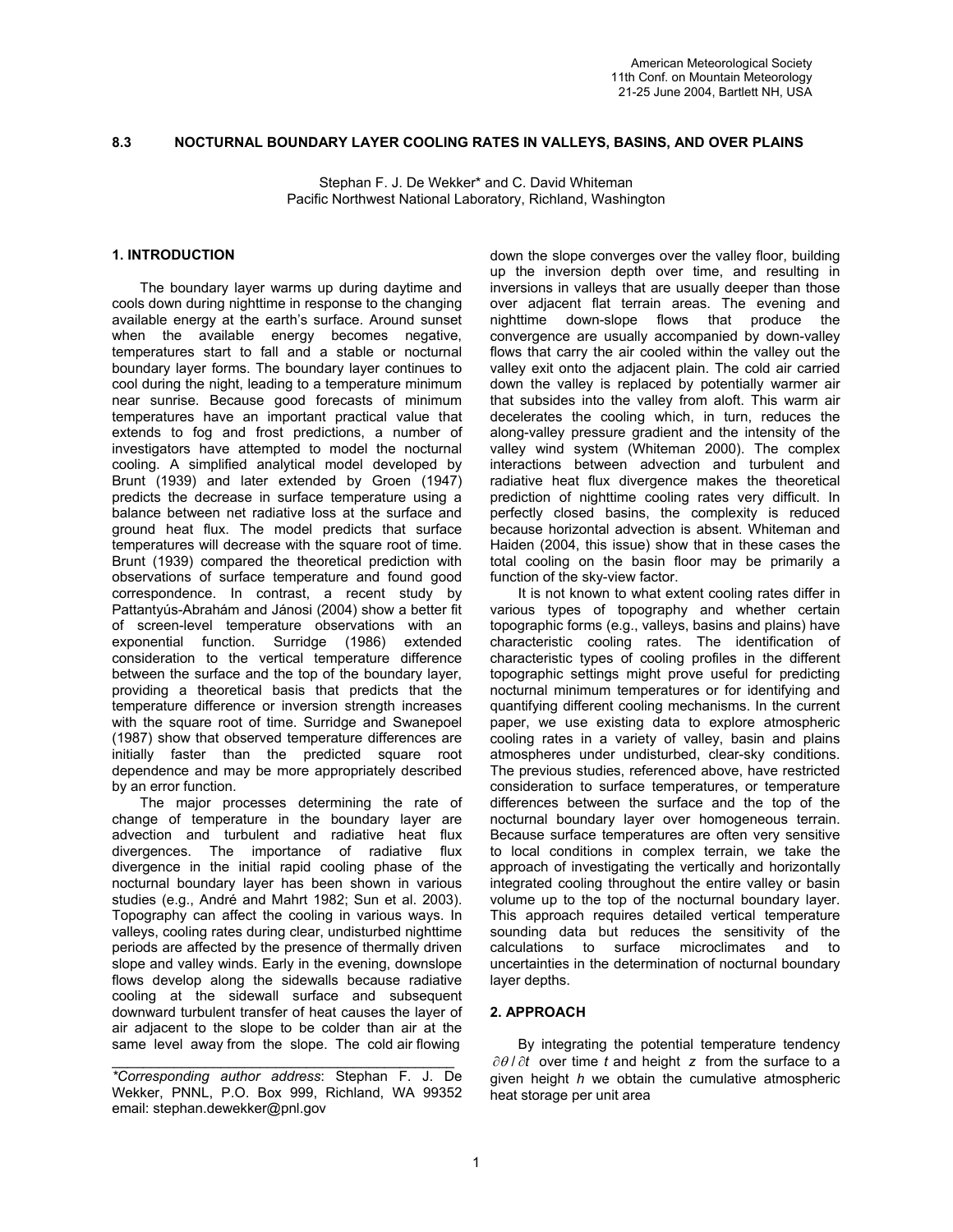$$
H(t) = \int_{0}^{h} c_p \rho(t, z) \Delta \theta(t, z) dz
$$
 [J m<sup>-2</sup>] (1)

where  $c_{\rho}$  is the specific heat of air at constant pressure,  $\rho(t, z)$  is the air density, and  $\Delta \theta(t, z) = \theta(t, z) - \theta(t_0)$  is the temperature difference between a given vertical profile of potential temperature at time *t* and a neutral potential temperature profile at an initial time  $t_0$ . The height *h* corresponds to the height of the nocturnal inversion at around sunrise when this layer is deepest.

To compare the accumulated cooling in valleys and basins of different size, we need to multiply the term within the integral of (1) by the factor  $A(z)/A_{\scriptscriptstyle h}$  where  $A(z)$  and  $A_h$  are the valley or basin drainage areas at height *z* and at height *h* , respectively. This way, we obtain the 'topography-weighted' cumulative heat storage

$$
S(t) = \int_{0}^{h} c_p \rho(t, z) \Delta \theta(t, z) \frac{A(z)}{A_h} dz \qquad [J \text{ m}^{-2}]. \tag{2}
$$

For the evaluation of *S*(*t*) in a valley or basin we assume that  $\Delta \theta(t, z)$  is homogeneous from sidewall to sidewall. Note that Eq. 2 can also be used for flat terrain if *A* is taken to be invariant with height.

In this paper, we calculate  $H(t)$  for a broad variety of valleys and basins using sequences of vertical tethersonde soundings over valley or basin centers from around sunset to around sunrise. The height of the nocturnal inversion *h* is taken as the height where a significant change in *d*θ / *dz* occurred on near-sunrise soundings. For the calculation of *S*(*t*) in basins, *A*(*z*) was determined from topographic maps and a planimeter. For valleys, *S*(*t*) was determined for a unitlong valley segment from estimates of the valley width and slope angles, and *A*(*z*) is the valley width times the 1-m length of the valley segment.

The initial time  $t_0$  was taken as the latest time of the day when the potential temperature profile was approximately neutral. This was usually about an hour before astronomical sunset. However, in snow-covered wintertime cases when the inversion persisted during the entire day and no neutral profile was observed, time  $t_0$  was taken as the time of the sounding nearest sunset. The final time in all cases was taken as the coldest sounding in the sequence, usually corresponding to a time near sunrise. To calculate *H*(*t*) from individual soundings, balloon data were first interpolated to regular height intervals. As mentioned before, the integration height was chosen based on the inversion height near sunrise. If the near-sunrise sounding did not reach this height, the soundings were extended to the integration height by interpolation from previous and subsequent soundings.

# **3. DATA**

The experimental approach has been applied to series of tethered balloon temperature soundings from valleys and basins of different sizes and shapes, as well as those over flat plains. The data chosen for analysis were collected in high pressure weather with clear skies and weak upper level winds, as these are the conditions that generally lead to the strongest inversions and cooling rates. The soundings were collected over the course of entire nights, but usually with the highest sounding frequency in the early- to mid-evening. A nearsunrise sounding was required to meet the requirements of the experimental approach, and soundings had to be of sufficient depth to include the entire inversion layer. Data were available from a range of different valley, basin and plains sites in different seasons, as shown in Table 1, which also lists the topographic characteristics of the sites. The accompanying Table 2 provides selected analysis results.

### **4. RESULTS**

## *4.1 Cooling of the Stable Boundary Layer over Valleys, Plains and Basins*

The cumulative cooling of the stable boundary layer was calculated from series of tethersonde ascents using Eq. 1 and 2. The cumulative cooling was then normalized by dividing *H*(*t*) and *S*(*t*) by the total accumulated nighttime cooling at (or near) sunrise,  $H<sub>\tau</sub>$ and  $S_{\tau}$ , respectively.  $H_{\tau}$  and  $S_{\tau}$  are calculated from Eq. 1 and 2 by setting  $\Delta \theta(t, z) = \theta(t_{SR}, z) - \theta(t_0)$ , where  $\theta(t_{\text{sp}}, z)$  is the near-sunrise temperature sounding. The normalized total accumulated nighttime cooling values  $H/H<sub>τ</sub>$  and *S* / *S<sub>τ</sub>* were then plotted as a function of elapsed time  $t - t_0$  (time since neutral profile) and were fit by three different functions, an exponential function,

$$
\frac{H}{H_{\tau}} = 1 - \exp(-\frac{t - t_0}{\tau_{\exp}}),
$$
\n(3)

an error function,

$$
\frac{H}{H_{\tau}} = erf(\frac{t-t_0}{\tau}),
$$
\n(4)

and a square root function,

$$
\frac{H}{H_{\tau}} = C\sqrt{t - t_{\text{o}}}
$$
\n(5)

where  $\tau_{\text{exo}}$  and  $\tau$  are the fitting parameters for the exponential and the error functions respectively, and *C* is a constant. The fitting parameters characterize the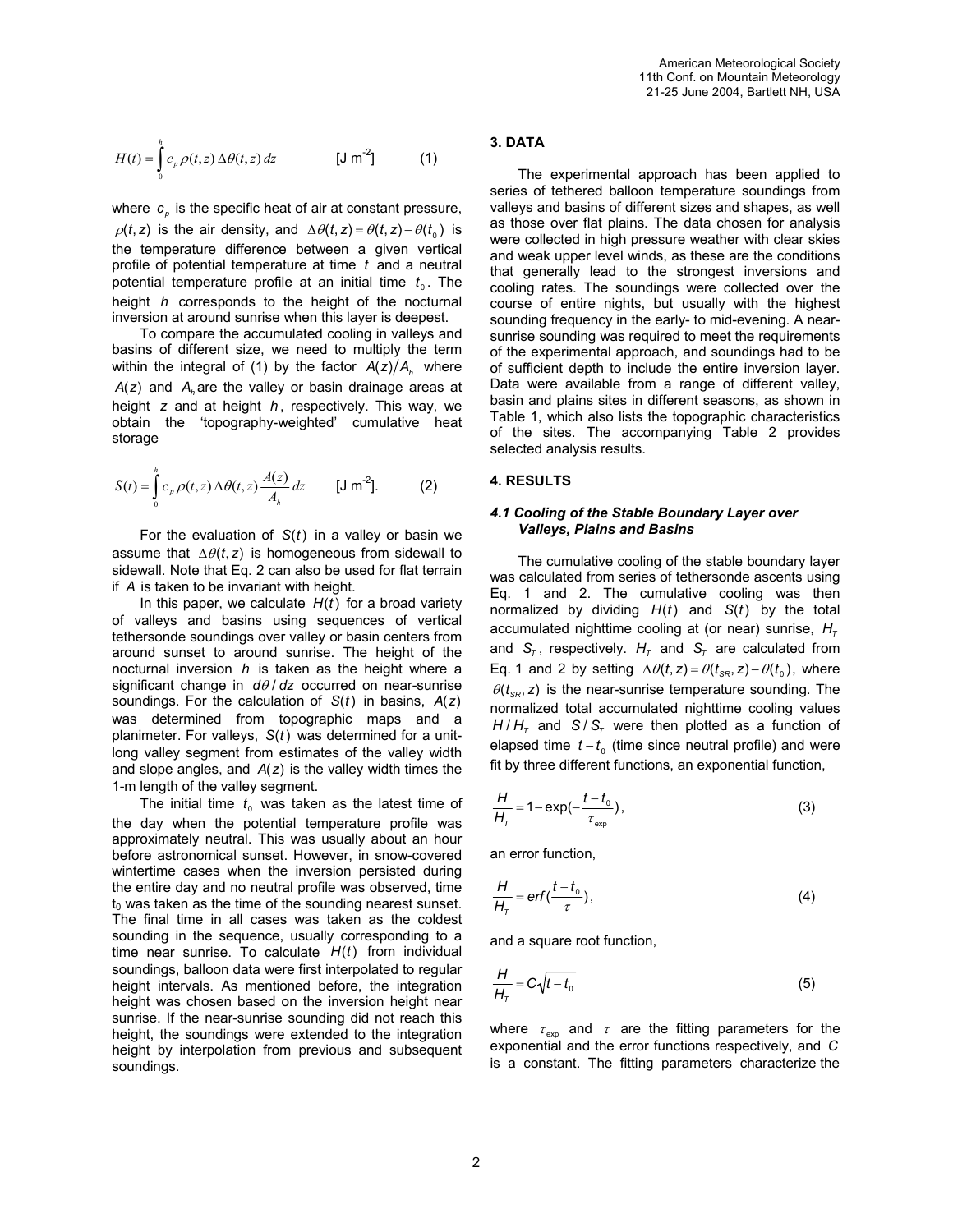|                             |                |               |            |             | Valley                   | Valley | Sidewall                 | Drainage | Length   |
|-----------------------------|----------------|---------------|------------|-------------|--------------------------|--------|--------------------------|----------|----------|
|                             |                |               |            |             | Depth                    | Width  | Angles                   | Area     | of Night |
| Location                    | Nr.            | Date          | Lat. $(°)$ | Long. $(°)$ | (m)                      | (m)    | $(\text{deg})$           | $(km^2)$ | (h)      |
|                             |                |               |            |             |                          |        |                          |          |          |
| Peter Sinks Basin, Utah     |                | 09/08-09/1999 | 41.915N    | 111.511 W   | 120                      | $-$    | $\overline{\phantom{a}}$ | 2.25     | 11.18    |
| Gruenloch Basin, Austria    | 2              | 06/02-03/2002 | 47.821 N   | 15.045 E    | 120                      | --     | --                       | 1.82     | 8.23     |
| Sinbad Basin, Colorado      | 3              | 07/15-16/1988 | 38.514 N   | 108.987 W   | --                       | --     | $\hspace{0.05cm}$        | 83.82    | 9.55     |
| S Fk White R. Valley, Colo. |                |               |            |             |                          |        |                          |          |          |
| <b>River Cabin</b>          | 4              | 08/24-25/1978 | 39.974 N   | 107.625 W   | 300                      | a)     | a)                       | 448      | 10.6     |
| <b>River Cabin</b>          | 5              | 08/28-29/1978 | 39.974 N   | 107.625 W   | 300                      | a)     | a)                       | 448      | 10.77    |
| Mobley's Y-Z Ranch          | 6              | 08/27-28/1978 | 39.955N    | 107.584 W   | 350                      | 400    | 18, 15                   | 421      | 10.72    |
| Mobley's Y-Z Ranch          | $\overline{7}$ | 08/28-29/1978 | 39.955N    | 107.584 W   | 350                      | 400    | 18, 15                   | 421      | 10.77    |
| Yampa Valley, Colorado      |                |               |            |             |                          |        |                          |          |          |
| Sombrero Ranch              | 8              | 02/04-05/1978 | 40.458 N   | 106.814 W   | 450                      | 2580   | 16.09                    | 1370     | 13.72    |
| Sombrero Ranch              | 9              | 02/23-24/1978 | 40.458 N   | 106.814 W   | 450                      | 2580   | 16,09                    | 1370     | 12.97    |
| Horseshoeing School         | 10             | 08/09-10/1978 | 40.450N    | 106.814 W   | 450                      | 2580   | 16,09                    | 1370     | 10.05    |
| Eagle Valley, Colorado      |                |               |            |             |                          |        |                          |          |          |
| Ray Millers Ranch           | 11             | 10/13-14/1977 | 39.641 N   | 106.571 W   | 700                      | 1450   | 21, 10                   | 1061     | 12.73    |
| Gore Valley, Colorado       |                |               |            |             |                          |        |                          |          |          |
| Vail Safewav                | 12             | 12/09-10/1975 | 39.631 N   | 106.418 W   | 600                      | 390    | 15, 16                   | 233      | 14.92    |
| Kansas (CASES-99)           | 13             | 10/10-11/1999 | 37.65 N    | W<br>96.73  | $\overline{\phantom{a}}$ | --     | $-$                      | $- -$    | 12.55    |
| Wangara, Australia          | 14-18          | July 1967 (5) | 34.5<br>S  | Ε<br>144.93 | $\overline{\phantom{a}}$ | $-$    | $\hspace{0.05cm}$        | $- -$    | 13.9     |

#### **Table 1.** Valleys, measurement sites, dates and topographic characteristics.

a) Valley width and sidewall angles could not be determined in this valley due to terrain complexity.

**Table 2**: Stable boundary layer characteristics.

|                                  | Integration | inversion              | Maximum                | Maximum<br>Accumulated |                  |                     |
|----------------------------------|-------------|------------------------|------------------------|------------------------|------------------|---------------------|
|                                  | (inversion) | Strength $(^{\circ}C)$ | Accumulated            | Cooling (topo-         | $\tau_{\sf exp}$ | $\tau_{\text{erf}}$ |
| Location                         | Depth (m)   | at Sunrise             | Cooling (MJ $m^{-2}$ ) | weighted)              | (h)              | (h)                 |
|                                  |             |                        |                        |                        |                  |                     |
| Peter Sinks Basin, Utah          | 150         | 22                     | 2.0                    | 1.0                    | 3.1              | 3.1                 |
| Gruenloch Basin, Austria         | 100         | 12                     | 1.1                    | 0.4                    | 3.2              | 3.1                 |
| Sinbad Basin, Colorado           | 550         | 15                     | 5.2                    | 2.0                    | 5.4              | 5.4                 |
| S Fk White R. Valley, Colorado   |             |                        |                        |                        |                  |                     |
| <b>River Cabin</b>               | 400         | 12                     | 6.0                    | n/a                    | 3.9              | 3.6                 |
| <b>River Cabin</b>               | 550         | 18                     | 6.1                    | n/a                    | 4.6              | 4.2                 |
| Mobley's Y-Z Ranch               | 550         | 14                     | 8.1                    | 3.7                    | 5.5              | 5.4                 |
| Mobley's Y-Z Ranch               | 500         | 16                     | 6.2                    | 2.8                    | 5.1              | 4.6                 |
| Yampa Valley, Colorado           |             |                        |                        |                        |                  |                     |
| Sombrero Ranch                   | 520         | 27                     | 3.2                    | 1.7                    | 5.2              | 4.7                 |
| Sombrero Ranch                   | 550         | 25                     | 5.3                    | 3.0                    | 7.5              | 7.5                 |
| Horseshoeing School              | 600         | 17.5                   | 6.0                    | 3.0                    | 4.4              | 4.7                 |
| Eagle Valley, Colorado           |             |                        |                        |                        |                  |                     |
| Ray Millers Ranch                | 510         | 15.5                   | 9.7                    | 5.4                    | 6.4              | 5.8                 |
| Gore Valley, Colorado            |             |                        |                        |                        |                  |                     |
| Vail Safeway                     | 450         | 17                     | 4.3                    | 2.0                    | 4.3              | 4.2                 |
| Kansas (CASES-99)                | 120         | 10                     | 1.0                    | n/a                    | 5.8              | 5.8                 |
| Wangara, Australia (5 cases avg) | 310         | 9.5                    | 2.1                    | n/a                    | 5.3              | 5.5                 |

rate of cooling of the valley atmosphere, where  $\tau_{\text{exo}}$  and  $\tau$  are the times required for the cumulative cooling to attain 63.2% and 84.3% of its total nighttime value, respectively. For ease in comparing the exponential and error function fits, we report the 63.2% (i.e., 1−1/ *e* ) time constants for both functions using the symbols  $\tau_{\text{exo}}$ and  $\tau_{\text{\tiny eff}}$  .

The procedure described above is shown for selected basin, valley and plains sites in Fig. 1. The square root fit clearly over-predicts cooling rates at all locations in the first few hours of the night, while both the error and exponential functions provide suitable approximations to the data. The error function provided

a better fit to the cumulative cooling rates in the second half of the night, and gave more favorable chi-squared values compared to the exponential fit.

Fits were obtained for all the sites and dates listed in Table 1. The computed time constants  $\tau_{\textsf{\tiny exp}}$  and  $\tau_{\textsf{\tiny eff}}$ along with the integration depths, the inversion strengths at sunrise, and the maximum accumulated cooling calculated with and without topography weighting are provided in Table 2. Because normalization tends to make the *H* / *HT* and *S* / *ST* curves nearly coincident, we will focus our discussions entirely on the non-topography-weighted curves and calculations.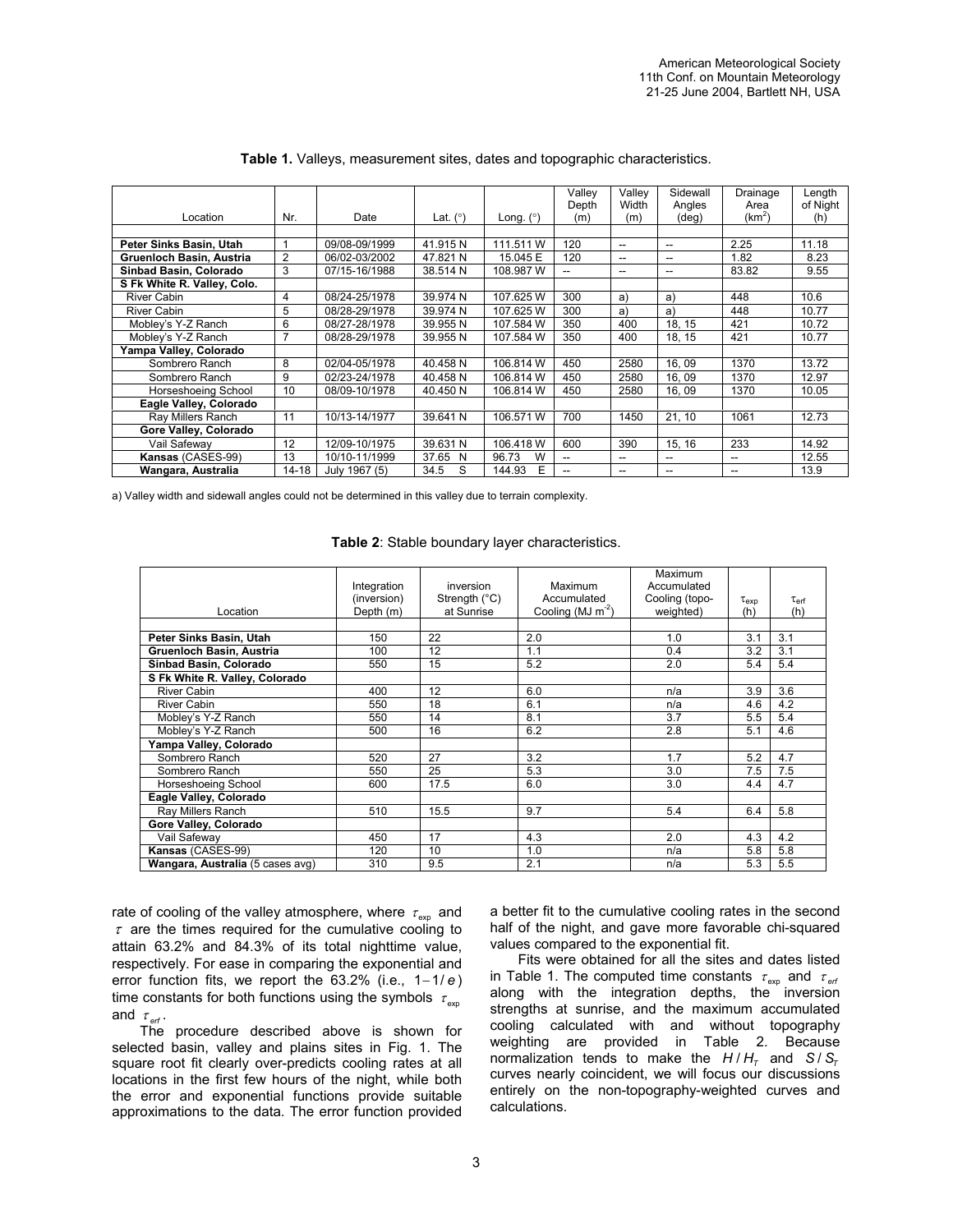

**Figure 1**. Normalized cumulative cooling H/H<sub>T</sub> as a function of elapsed time *t* − *t*<sub>0</sub> for 3 basin (Peter Sinks), valley (Mobley Y-Z Ranch) and plain (CASES-99) sites. Red, blue, and green lines are the exponential, error function, and square root fits to the data (stars).  $\tau_{\rm exp}$  and  $\tau_{\rm erf}$  are the time constants for the exponential and error function fits, respectively. The numbers in parentheses on top of each subfigure correspond to the station numbers in Table 1, where additional information on the terrain can be found.

Since the error function curve provides a good fit to most of the data, we illustrate this fit for a selected set of valleys, basins and plains in Fig. 2. As expected, the basin atmospheres cool the fastest with  $\tau_{\text{\tiny{eff}}}$  = 3.1 hours (Fig. 2a), while typical values in flat terrain are around 5- 6 hours (Fig. 2d). The 4.2 to 5.4 hour time constants for the White River and Yampa Valleys (Figs. 2b,c) are intermediate between those of the small closed basins and the plains. Data from various locations inside the White River Valley (Fig. 2c) on different days show a rather narrow range of time constants from 3.6 to 5.4 hours. Time constants can be much longer in snowcovered valleys when the previous night's inversion is still present at the beginning of the evening transition period. The normally high rates of cooling associated with the evening transition period are greatly suppressed in this case. This is illustrated by the snowcovered Yampa Valley (Fig. 2c, case 9), which had a time constant of 7.5 hours.

The results of the time constant analysis for all of the locations and dates (Table 1) that were investigated is shown in Fig. 3, where the error function time constant is plotted as a function of accumulated nighttime cooling. The total nighttime cooling varies significantly from site to site. The inversions that form in the small Peter Sinks and Gruenloch basins (sites 1 and 2) are quite shallow, as are the inversions that form over plains (13 and 14). Because their inversions are shallow, these sites experience small cumulative heat losses relative to the deeper valleys. A similarly broad range of time constants is also apparent among the sites, with the basins having the smallest time constants, the plains having the largest time constants, and the valleys having time constants that are intermediate in value. The Sinbad Basin is an apparent

exception to the rule that basins will have short time constants. Investigations of the meteorology of this basin (Whiteman et al. 1996), however, have shown that the Sinbad Basin has a strong down-valley flow that occurs through a narrow drainage canyon and is thus more like a valley than a basin.

Even though we have a large selection of cases that show that cumulative cooling exhibits an exponential or error function dependency, we are not able to make any conclusive statements whether a certain basin or valley location has a 'typical' time constant. It does, however, not seem likely given the many processes affecting cooling rates and the interaction between them. We could also not detect any clear dependency of the time constant on valley geometry or boundary layer characteristics such as inversion height and strength (Tables 1 and 2). Surface characteristics and ambient atmospheric conditions probably play an important role. For example, a variation in valley flow characteristics between different cases will affect the significance of the subsidence warming mechanism outlined in the introduction. An analysis of mean wind speeds during the night in the various valleys, however, indicated that the time constant is insensitive to the mean wind speed.

#### *4.2 Variation of Cooling Rates with Altitude on Basin Sidewalls*

In section 4.1 we calculated the cumulative cooling and time constants in atmospheric *volumes* enclosed in valleys or basins or in nocturnal stable boundary layers over plains. Earlier investigators (e.g., Pattantyús-Abrahám and Jánosi 2004) computed cooling time constants for near-surface point temperature measurements over flat plains rather than for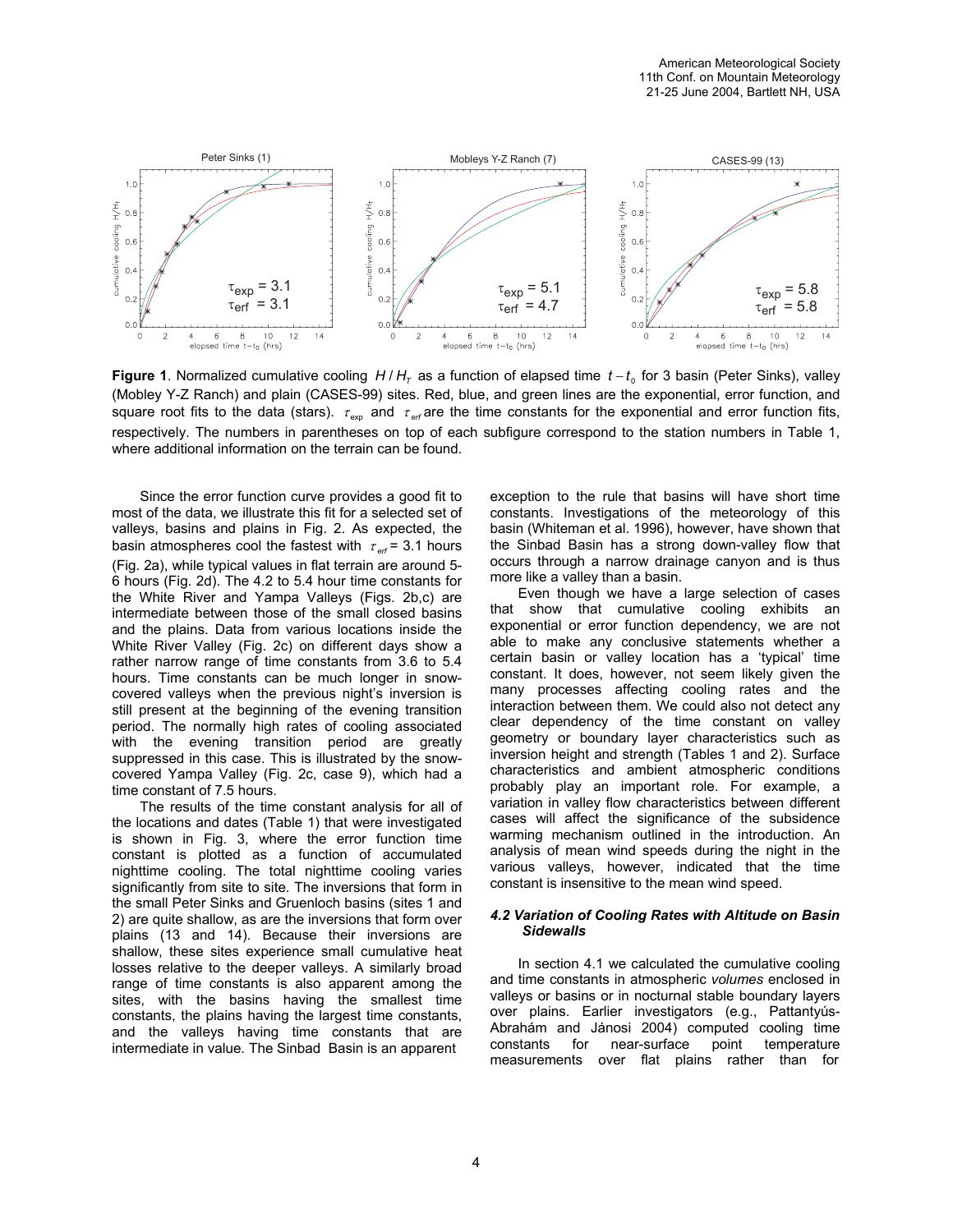

**Figure 2**. Normalized cumulative cooling H / H<sub>T</sub> as a function of elapsed time  $t - t_0$  for (a) basin, (b) White River Valley, (c) Yampa Valley, and (d) flat terrain sites. The colored lines are fits to data points of the same color. The time constants τ<sub>erf</sub> are also indicated. The numbers in parentheses correspond to the station numbers in Table 1.

atmospheric volumes. In this section, we make time constant calculations from two lines of surface-based temperature data loggers exposed at 1.4 m AGL and running up the northwest and southeast sidewalls of the Gruenloch Basin (Whiteman et al. 2004). We then compare the time constants for the point measurements at different altitudes with the time constant calculated for the same date for the atmospheric volume enclosed within the basin to gain insight into the cooling mechanisms. Interpretation of the results requires knowledge of the topographic characteristics of the Gruenloch Basin. The basin is fully enclosed by topography from the basin floor (1270 m MSL) to the lowest saddle (1324 m MSL). Above the saddle, the basin is unconfined and air cooled within the upper basin is known to flow out of the basin through the gap above this saddle. Typical inversion depths are about 120 m above the floor (1390 m MSL). An example of the cooling curves and exponential function fits to the curves for 5 selected sites from the northwest line of data loggers is shown in Fig. 4. The exponential function used to fit the data was

$$
T(t) = [T_0 - T_c] \exp\left(-\frac{t - t_0}{\tau_{\exp}}\right) + T_c
$$
 (6)

where  $T_0$  is the temperature at initial time  $t_0$  (we use the same  $t_0$  as in the calculation of  $H(t)$ ) and  $\mathcal{T}_c$  is the asymptotic cooling temperature. This function fit the observations well.

The approach illustrated in Fig. 4 was modified slightly to allow comparisons between the two lines of data loggers in the Gruenloch Basin. Because of the effects of shadows and the exposure to the setting sun, the starting times for the evening transition cooling differed between the two sidewalls. To put the analyses on the same basis we selected the time interval between 1900 and 0405 Central European Standard Time (CEST) for the time constant calculations. The 1900 CEST starting time was chosen because cooling was occurring on both sidewalls by this time, and the 0405 CEST ending time is the approximate time of sunrise. Astronomical sunset was at 1946 CEST.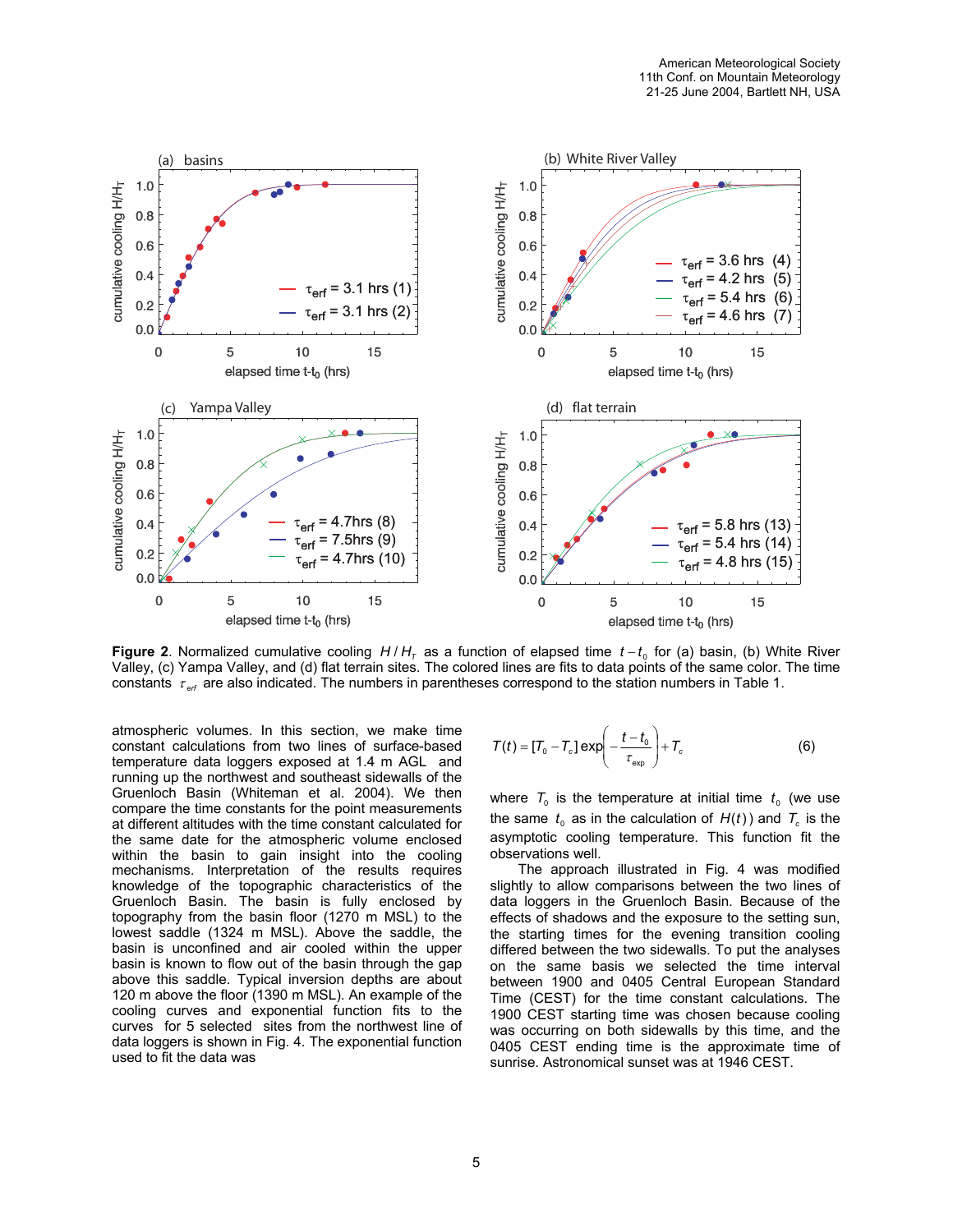

**Figure 3**. Time constant (in hours) as a function of accumulated nighttime cooling for basins, valleys and plains. The valley points include both snow-covered (hollow diamonds) and non-snow-covered (solid diamonds) valleys. The numbers correspond to the station numbers in Table 1.



**Figure 4**. Observed surface temperatures in the Gruenloch Basin at five different elevations as a function of elapsed time  $t - t_0$  (the time since the onset of a stable atmosphere in the basin). The red lines are best fit exponential curves.

The variation with height of the time constants  $\tau_{\text{eff}}$ and the drops in temperature ∆*T* during the selected time interval at the two lines of surface stations are depicted in Fig. 5. The temperature drop is highest at the basin floor (~15°C) and decreases with height to attain about 5°C at and above the saddle. The drop during the time interval of interest is higher on the southeast sidewall than on the northwest sidewall, since the southeast sidewall is illuminated more directly by the setting sun. Whiteman et al. (2004) show that the air



**Figure 5**. Time constant and temperature drop from 1900 to 0405 CEST as a function of height for temperatures at 1.4 m AGL on lines running up the northwest and southeast sidewalls of Austria's Gruenloch Basin on 2-3 June 2002. The horizontal dashed lines denote the height of the basin floor, the lowest saddle (Lechner Saddle) and the typical temperature inversion top.

temperatures in the Gruenloch Basin rapidly become equilibrated between the sidewalls after sunset. The air enclosed in the basin below the saddle cools much more strongly than the air above the saddle because warmer air from aloft subsides into the upper basin as cold air drains through the gap above the saddle. These processes are the cause of the rather sharp discontinuity in temperature drop at the altitude of the saddle on the southeast line and about 20 m above the saddle on the northwest line.

Time constants at the surface stations fall in the range from 1 to 6 hours. They are shortest or, equivalently, cooling rates are largest, near the basin floor and above the saddle. The short time constants on the upper sidewalls compared to the lower enclosed basin are consistent with large net longwave radiative losses on the upper sidewalls. Net radiative losses on the lower sidewalls are reduced by back-radiation from the surrounding sidewalls. These radiative effects cannot explain the short time constant at the basin floor, but the rapid cooling there may be caused by a transient cold air drainage that occurs in the early evening. The maximum time constants are found in the upper part of the enclosed basin below the saddle where neither the radiative losses nor the accumulation of cold air by drainage are effective in producing local cooling. The shapes of the time constant profiles are similar on the two sidewalls, but time constants are smaller (i.e., cooling rates are higher) on the southeast line than on the northwest line. This would be consistent with larger longwave radiative losses from the warmer southeast sidewall. The shapes of the time constant profiles was not sensitive to the choice of different starting times,